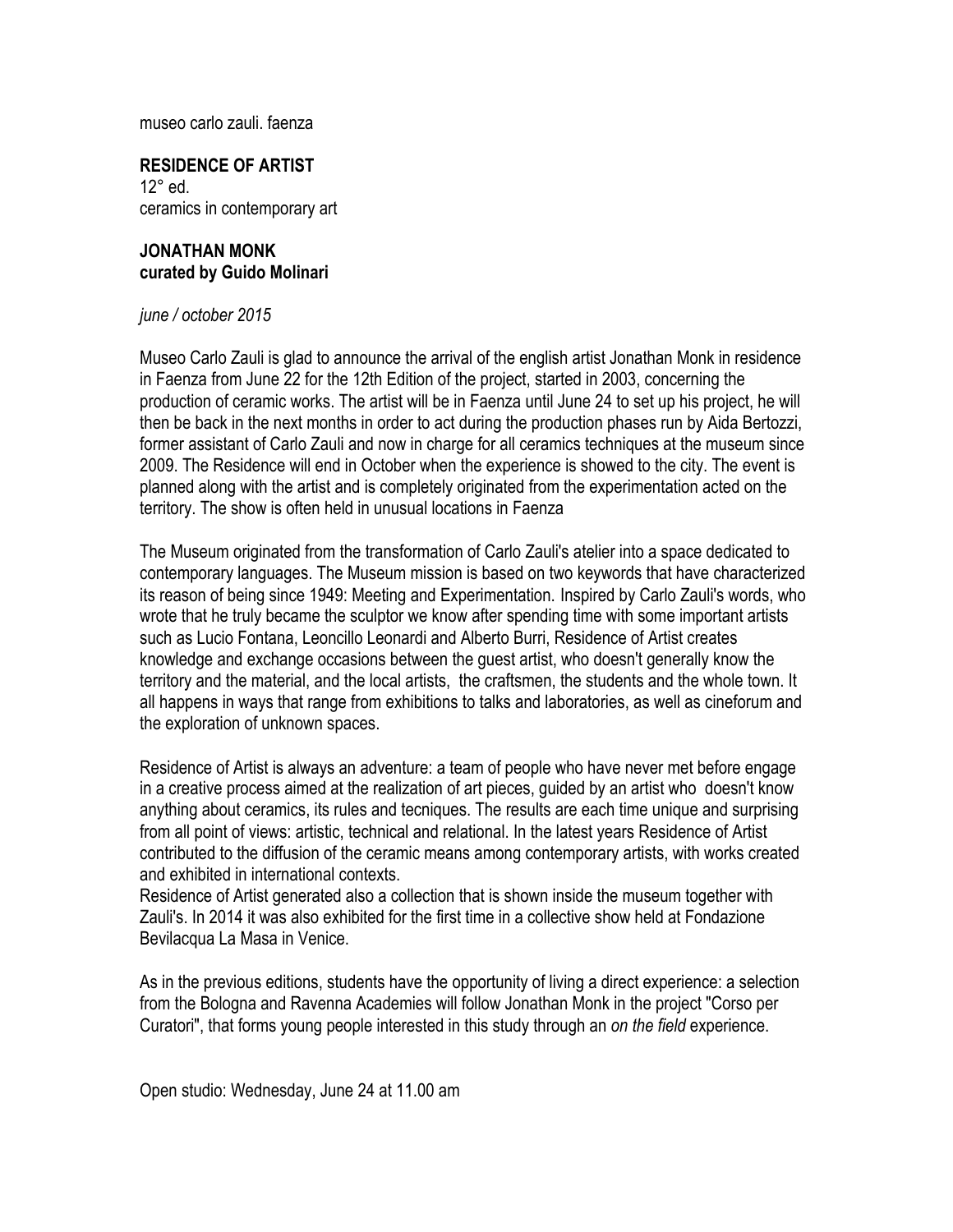*Jonathan Monk was born in Leicester in 1969 and lives and works in Berlin. He has a BFA from Leicester Polytechnic (1988) and an MFA from Glasgow School of Art (1991). Solo exhibitions include Centro De Arte Contemporáneo (CAC) Málaga (2013), Kunstraum Dornbirn, Austria (2013), Palais de Tokyo and Musee d'Art Moderne, Paris (2008), Kunstverein Hannover (2006), Institute of Contemporary Art, London (2005) and Museum Kunst Palast, Dusseldorf (2003). His work has been included in many group exhibitions, including Whitney Biennial (2006), the 50th and 53rd Venice Biennales (2003, 2009), Berlin Biennale (2001) and Taipei Biennial (2000). He was awarded the Prix du Quartier Des Bains, Geneva in 2012.*

Other info about Jonathan Monk on Lisson Gallery web site http://www.lissongallery.com/artists/jonathan-monk

#### Artists in Residence at Museo Carlo Zauli:

Bruno Peinado curated by Viola Emaldi Sergia Avveduti, Pierpaolo Campanini, Gianni Caravaggio, David Casini, Alberto Garutti, Francesco Gennari, Piero Golia, Eva Marisaldi, Mathieu Mercier, Maurizio Mercuri, Marco Samorè, Luca Trevisani, Sislej Xhafa curated by Daniela Lotta Daniel Silver curated by Marco Tagliafierro Salvatore Arancio curated by Guido Molinari Christian Frosi e Diego Perrone, Natascia Fenoglio e Patrick Tuttofuoco curated by MCZ Anemoi, Lorenzo Commisso, Giovanni Giaretta in collaboration with Fondazione Bevilacqua La Masa Simon Mc Grath, Davide Valenti in collaboration with Premio Artelaguna Marco Basta/Alessandro Di Pietro/Michele Gabriele/Andrea Romano/Jonathan Vivacqua, Luca Monterastelli in collaboration with Via Farini DOCVA